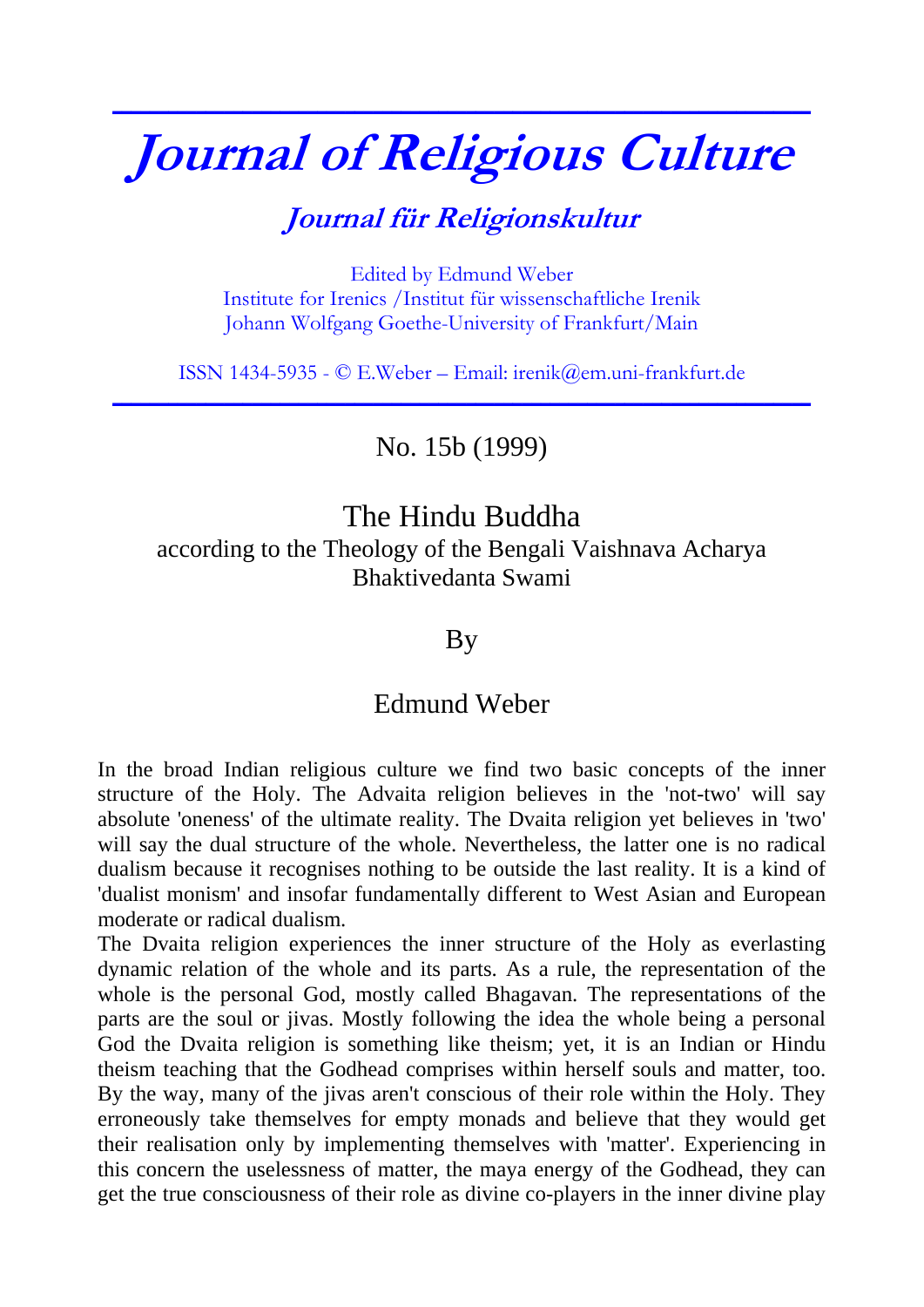or lila.

The co-called Vaishnavas [1] constitute the majority within the fold of the Dvaitas. They admire Vishnu (mostly under his name of Krishna) as the only, universal and personal God. They realise Vishnu-Krishna as the highest personality of Godhead and realise themselves as 'smaller' personalities of the Divine. Vishnu is understood as a saviour. When the world order, the dharma, has become disturbed he leaves the heaven, vaikuntha, into the world as welfare-bringing God incarnate. Such a descending saviour called by the Indian 'avatar', has been ac-cording to the Vaishnavas Gautama Buddha.

No wonder, quite standing in that tradition and initiated in its guru line the worldwell-known Gaudiya Vaishnava teacher and founder of the International Society of Krishna Consciousness [ISKCON], Bhaktivedanta Swami (1896-1977) [2], described the Buddha as God incarnate, as a manifestation of the highest personality of Godhead.

Although being the highest personality himself, Krishna completed [and completes until to-day?] as the Buddha a closely circumscribed redeeming task. Bhaktivedanta Swami quotes in that connection a Vaishnava poem, where that particular task is sung very beautifully: "O Lord Krishna, You have assumed the form of Lord Buddha, taking compassion on the poor animals."[3] God came thus as Buddha into this world, to spread as lord and protector of the animals ahimsa, non-violence.

In his comment on the Shrimad Bhagavatam, one of the most authoritative holy writings of the Vaishnavas, Bhaktivedanta Swami goes more in detail about the Buddha; the text regarding this issue is translated by him with the following words: "Then, in the beginning of Kali-yuga, the Lord will appear as Lord Buddha, the son of Anjana, in the province of Gaya, just for the purpose of deluding those who are the faithful theist."[4] The commentator interprets that passage as follows: "Buddha, a powerful incarnation of the personality of Godhead, ..., preached his own conception of non-violence and deprecated even the sacrifices sanctioned in the Vedas."[5]

During Buddha's time most humans were atheists and preferred animal meat of every other food. Under the pretext of executing Vedic sacrifices they had almost every place transformed into a slaughter house, where the animals were killed without any restriction. [6] Since those humans indulged in atheism, Krishna appeared as an atheist so that he could easier convince the people. Therefore, by reasons of missionary tactics and not at all by religious enlightenment Buddha become an atheist. The (in reality) theistic Buddha stated his (not real) disbelief of the Vedas assessing them as extremely harmful for the souls.

However, he made these apparently anti-Vedic statements only to divert the animal murdering atheists from the Vedas which were wrongly interpreted by asuras or socalled scholars of Vedic literature teaching the necessity of animal-killing. For avoiding those killings "Lord Buddha superficially denied the authority of the Vedas."[7]

Krishna incarnated as the atheistic Buddha rejecting the Vedas to liberate the misled souls from the sin of animal-killing and to save the animals to be killed. He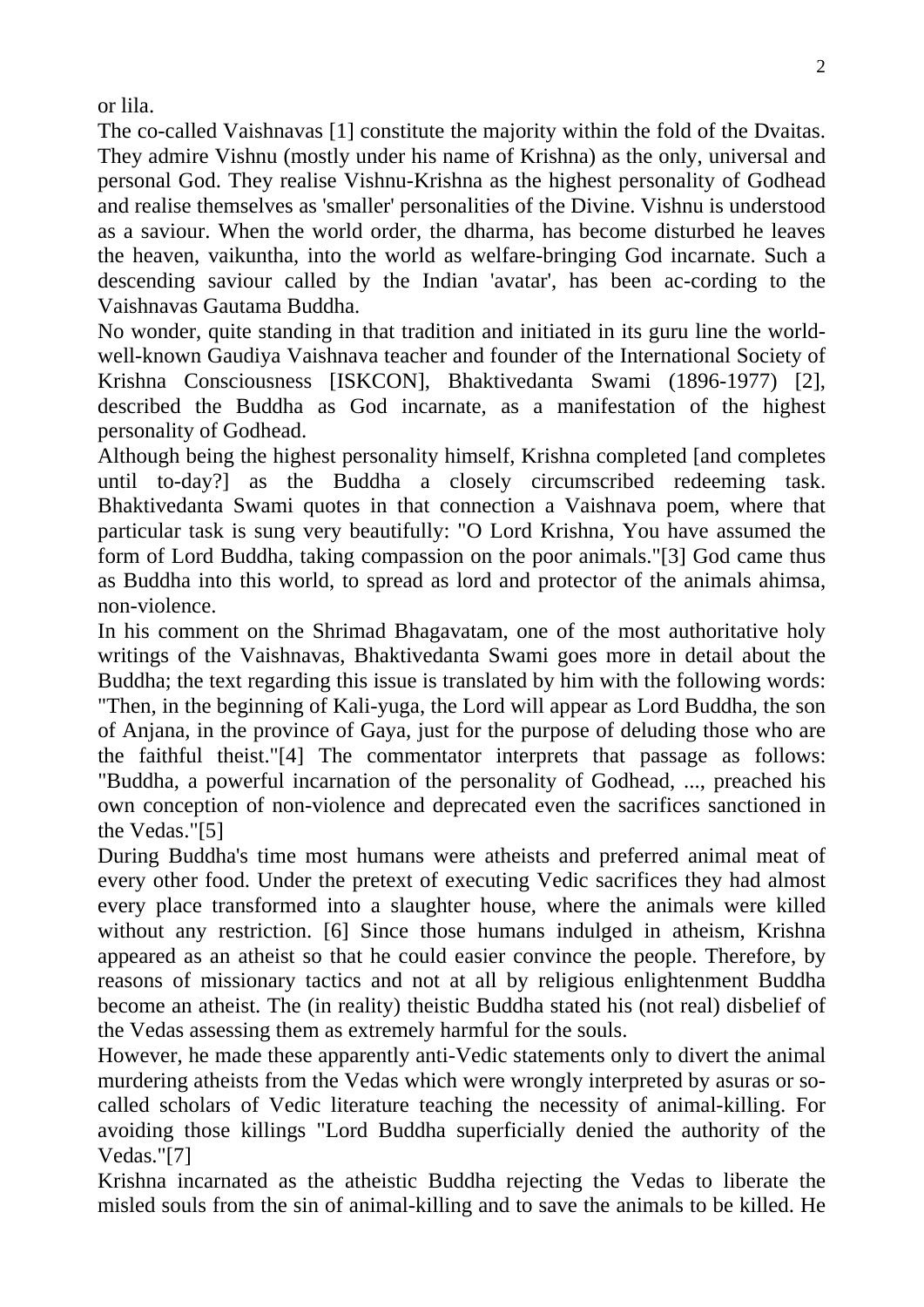is the saviour and protector of souls which are reincarnated in the shape of human and animal bodies: "This rejection of the Vedas by Lord Buddha was adopted in order to save people from the vice of animal-killing as well as to save the poor animals from the slaughtering of their big brothers."[8]

Krishna-Buddha stopped that animal-killing particularly because it is immediately connected with atheism, in disbelief in the real God. Therefore, upbringing the people to ahimsa he pre-pared them for the re-conversion to the theism: "Less intelligent men of age of Kali, who had no faith in God, followed his principle, and for the time being they were trained in moral discipline and non-violence, the preliminary steps for proceeding further on the path of God realization."[9]

Krishna had to use the strategy of accommodation in order to bring the humans of his atheistic time on the necessary preliminary stage of God realisation. He did not only delude the people by acting as an atheist agitator but also by offering himself as a real gurudeva. Therefore, his atheist followers "kept their absolute faith in Lord Buddha". The miracle of Buddha's mission is clear: "Thus the faithless people were made to believe in God in the form of Lord Buddha."[10]

The mission tactics based on deception rises from the loving-kindness of Krishna to those humans, who cannot notice him in his actual nature; in spite of their inability, he gives them nevertheless the possibility of doing this in other way, through the guru-religion: "That was the mercy of Lord Buddha: he made the faithless faithful to him."[11]

The God of Baktivedanta Swami is thus a God, who regarding the faith does not leave his creatures alone, but comes to meet them in a shape appropriate to their mentality and situation.

Not only the gurudeva-religion of Buddha but also the mission of the Adavaita philosopher Shankaracharya [12] lead to real God realisation integrating in this way the traditional main adversaries of the Vaishnavas into Krishna's order of salvation: "Lord Buddha preached the preliminary principles of the Vedas in a manner suitable for the time being (and also did Sankaracarya) to establish the authority o the Vedas. Therefore both Lord Buddha and Acaraya Sankara paved the path of theism."[13]

In the Adi Lila of the Shri Caitanya-caritamrita Bhaktivedanta Swami says once more that the Advaita philosopher Shankaracharya tried to convert the atheists of his time. In order to lead those atheists back to the Dvaita theism: "Unfortunately, Shri Shankaracarya, by the order of the Supreme Personality of Godhead, compromised between atheism and theism in order to cheat the atheists and bring them to theism."[14] To re-establish the authority of the Vedas, he did not teach the Vedas in their original purely theistic understanding, but in a sub-theistic Advaita interpretation. [15]

However, this concept of restoring theism conflicts with Shiva's words to his wife Parvati quoted by Bhaktivedanta Swami: "Similarly, in explaining Vedanta I describe the same Mayavada philosophy in order to mislead the entire population toward atheism by denying the personal form ogf God."[16]

While Shankaracharya deceived humans in the name of Shiva by the wrong Vedanta interpretation of the Vedas, in order to entice to atheism or to bind over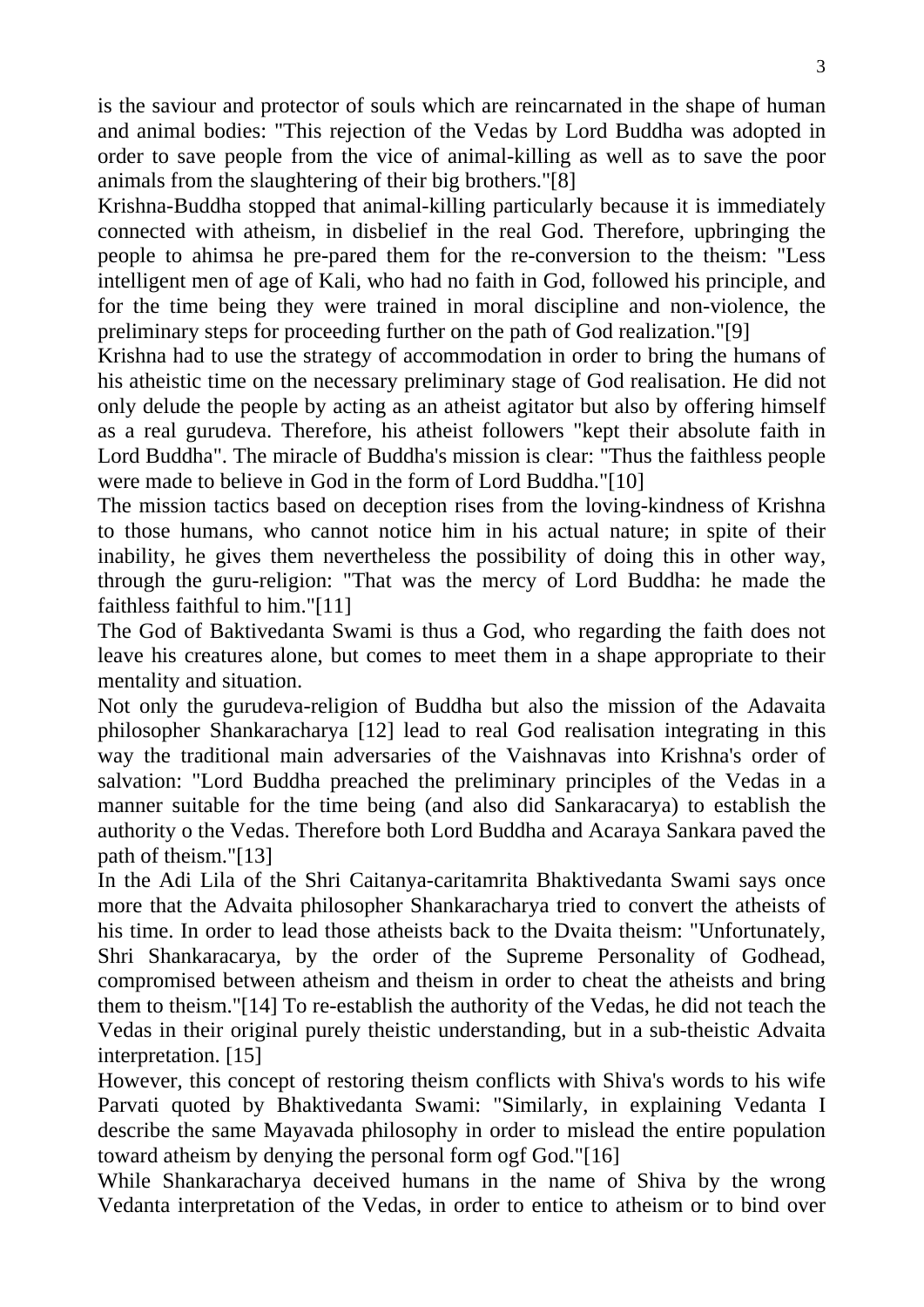the atheists fraudulently again to the Vedas in the name of Krishna, the mission of the Buddha existed in an action-oriented moral preparatory course for salvation.

In the Madhya-Lila of the Shri Caitanya-caritamrita Bhaktivedanta Swami represents the salvation-bringing task of the Buddhism still more clearly than in the Shrimad Bhagavatam: "Lord Buddha's intention was to stop atheists from committing the sin of killing animals. Atheists cannot understand God; therefore Lord Buddha appeared and spread the philosophy of non-violence to keep the atheists from killing animals. Unless one is free from the sin of animal killing, he cannot understand religion or God. Although Lord Buddha was an incarnation of Krishna, he did not speak about God, for the people were unable to understand. He simply wanted to stop animal killing."[17]

While Shiva incarnated as the brahmin Shankaracarya falsified the Vedas in the sense of Mayavada philosophy to entice the humans to atheism [18], Buddha came down on earth as Krishna's avatar to lead the atheists indirectly to the Krishna consciousness. Bhaktivedanta Swami understands thus the Buddhism as redeeming ethics, the Hindu Shivaism of Shankara-carya yet as havoc racking religion of the God anger.

However, that judgment on Buddha has an important theological consequence for the religious relationship of Vaishnavas and Buddhists: the followers of both religions admire the same God. By its preparatory ahimsa moral Buddhism smoothes the way to the realisation of Buddha's true nature which is nothing else than Krishna consciousness. Yet, the pre-condition of this statement is that God's realisation is only possible by a previous ahimsa practice [19]. Therefore, bhakti without ahimsa is only a worthless pseudo-piety.

In the context of that his Buddha theology Bhaktivedanta Swami's amazing statement referring to the today's Buddhism becomes clear: "We are glad that people are taking interest in the non-violent movement of Lord Buddha."[20]. It's very important to see that he doesn't continue his statement with a call for conversion to the pure Krishna consciousness, i.e. to his own religious community; instead he continues his statement with a Buddhist inquiry to the Buddhists: "But will they take the matter very seriously and close the animal slaughterhouses altogether?"[21] He closes with a just as Buddhist warning: "If not, there is no meaning to the ahimsa cult."[22]

Even thus the radical Hindu theism does not question the fundamental affiliation as it means - atheist Buddhism to the own religion. He commits himself in this regard rather theologically so much that the acknowledgement of the Buddhists as devotees does not depend on their position to the theists. Even the strict Vaishnavas are too strong rooted in the common Dharma religion of India that they can't judge the Buddha devotees as disbelieving ones. One could do nearly think, that regarding salvation the Buddhism would be in the view of the Vaishnavas closer to themselves than the Hindu Advaita religion of Shankaracarya.

However, concerning his answer to our question about the relationship of Hinduism and Buddhism Bhaktivedanta Swami never doubts despite all criticism [23] that Buddha was a Hindu and Buddhism, therefore, is part of Hinduism. When a journalist without knowing any Indian sophistications once asked the Swami in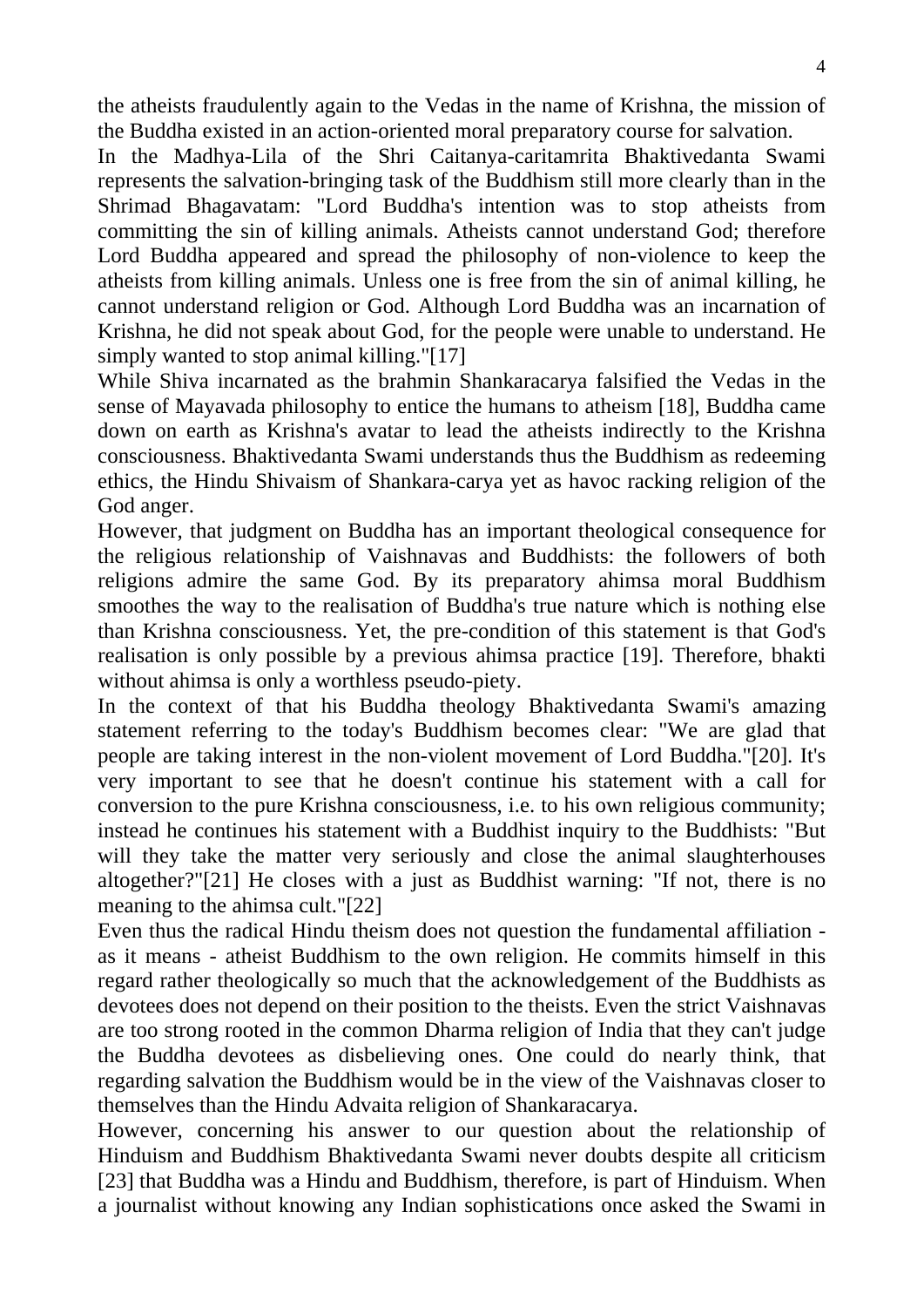the jargon of Western religious terminology, whether the Krishna consciousness was linked with any other religion or is due to Hinduism or Buddhism, he although being by such a roughness of the question a little bit disconcerted finally answered in a typical Hindu manner and blowing up all sectarian isolation - with the confession of his own Hinduism and his acknowledgement of the Hinduism of Buddha: "Yes, you can call it Hinduism, but actually it does not belong tons any 'ism'. It is a science of under-standing God. But it appears like Hindu religion. In that sense Buddha religion is also Hindu religion, because Lord Buddha was a Hindu and he started Buddha religion."[24]

Amongst the Hindus, in particular those adhering the Hindu modernism, developed by Swami Vivekananda [25], there is consent over the fact that Buddhists belong to the Hindu Dharma equally. Bhaktivedanta Swami has been of the same opinion.

However, this is all the more considerable, as the Vaishnava theists and Bhaktivedanta Swami too believe that the Buddhism is atheistic and therefore reject that particular Hindu Dharma religion as possible way for them.

**Notes** 

*For technical reasons no diacritical indications haven been used.* 

1] Literally: The devotees of Vishnu, usually Krishnaites.

2] Born in Calcutta, Bengal. It was brought up in the Radha Krishna religion of his hometown and received there from Scottish missionaries his college training. See Peter Schmidt: A.C. Bhaktivedanta Swami im interreligiösen Dialog [Bhaktivedanta Swami in the Inter-religious dialogue], [THEION](http://web.uni-frankfurt.de/irenik/Theion1.html) - Annual for Religious Culture, vol. X, Frankfurt am Main etc. 1999. 3] Lectures on Bhagavadgita, 20. 7. 1966, New York. Bhaktivedanta VedaBase, Featuring the Complete Teachings of His Divine Grace A.C. Bhaktivedanta Swami Prabhupada, 1995 [CD-Rom], No. 326520.

4] Srimad Bhagavatam (=SB), Canto 1, c.3.24. Translation probably better: "With the intention to mislead 'sura dvisam ', the God envious people, i.e. the asuras, the Buddha, with name Añjana's son, will appear in Gaya [? ]".

5] SB, ibid.

6] SB, ibid.

7] SB, ibid.

8] SB, ibid.

9] SB, ibid.

10] SB, ibid. Yet, in the Vishnu Purana c. 17 we read: "When the mighty Vishnu heard their [sc. the Gods; the author] requests, he emitted from his body an illusory form, which he gave to the gods, and thus spoke: 'This deceptive vision shall wholly beguile the Daityas [sc. the enemies of the gods; the author].

11] SB, ibid.

12] Hindu philosopher and monk from Kerala (8th century), promoting of Hinduism and criticising Budhhism. Cf., Sylvia Mangold: Sri Adi Sankaracarya, [THEION](http://web.uni-frankfurt.de/irenik/Theion1.html) - Annual of Religious Culture IV, Frankfurt am Main etc. 1994. 13] SB, ibid.

14] Shri Caitanya-caritamrita (= SCC), Adi-lila, c. 7.110

15] SCC, ibid.

16] SCC, ibid.

17] SCC, Madhya-lila, c. 25.42

18] Bhaktivedanta Swami doesn't give any reason for Krishna's deeds not deserving salvation.